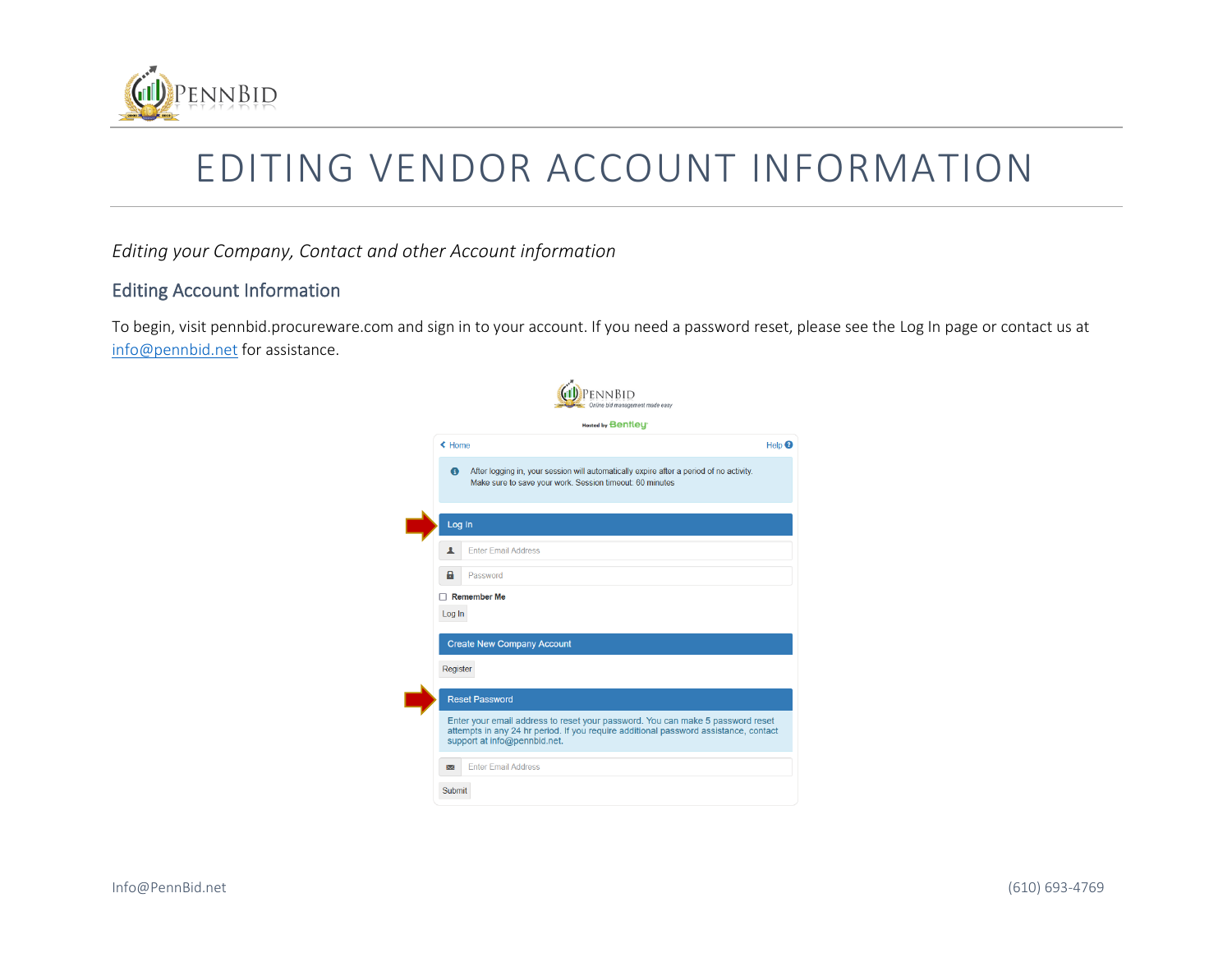

- ➢ Click My Account in the left hand column.
- ➢ To edit Company information select Edit on the right.

| ← Home      |                                                                   |                              |                                                                                                                                                                                                               |                              |
|-------------|-------------------------------------------------------------------|------------------------------|---------------------------------------------------------------------------------------------------------------------------------------------------------------------------------------------------------------|------------------------------|
|             |                                                                   |                              |                                                                                                                                                                                                               | Help <sup><sup>O</sup></sup> |
| My Account  |                                                                   |                              |                                                                                                                                                                                                               |                              |
| $\Box$ Bids | <b>■</b> Company                                                  |                              |                                                                                                                                                                                                               |                              |
|             | <b>TERMS AND CONDITIONS</b><br><b>INFO</b>                        | BID ACTIVITY BY THIS COMPANY |                                                                                                                                                                                                               |                              |
| Activities  | <b>NOTE: STATE/COUNTY SELECTION</b>                               |                              |                                                                                                                                                                                                               |                              |
|             |                                                                   |                              | Select the counties where you wish to be notified about bidding opportunities. Regardless of what is selected, you can access all public bids by clicking the "Bids" option in the blue-gray bar on the left. |                              |
| Doc Library |                                                                   |                              |                                                                                                                                                                                                               | Edit                         |
|             | <b>NAME</b>                                                       | <b>WEB URL</b>               | <b>REGISTRATION STATUS</b>                                                                                                                                                                                    |                              |
|             | Nire Electric Co.                                                 |                              | Complete                                                                                                                                                                                                      |                              |
|             |                                                                   |                              |                                                                                                                                                                                                               |                              |
|             | <b>CERTIFICATIONS</b><br>Please select applicable certifications. |                              |                                                                                                                                                                                                               |                              |
|             |                                                                   |                              |                                                                                                                                                                                                               |                              |
|             |                                                                   |                              |                                                                                                                                                                                                               |                              |
|             | <b>ADDITIONAL DOCUMENTS</b>                                       |                              |                                                                                                                                                                                                               |                              |
|             | <b>DOCUMENT1</b>                                                  | <b>DOCUMENT 2</b>            | <b>DOCUMENT 3</b>                                                                                                                                                                                             |                              |
|             |                                                                   |                              |                                                                                                                                                                                                               |                              |
|             |                                                                   |                              |                                                                                                                                                                                                               |                              |

➢ Make all necessary changes and select Save.

| <b>f</b> Home       |                                                                                                                                                                                                               |                              |                            | VUIVEILVET TVIJJIJJ MIT LEFT |
|---------------------|---------------------------------------------------------------------------------------------------------------------------------------------------------------------------------------------------------------|------------------------------|----------------------------|------------------------------|
|                     |                                                                                                                                                                                                               |                              |                            | Help <sup><sup>0</sup></sup> |
| <b>圓</b> My Account | <b>且</b> Company                                                                                                                                                                                              |                              |                            |                              |
| $\Box$ Bids         |                                                                                                                                                                                                               |                              |                            |                              |
|                     | <b>TERMS AND CONDITIONS</b><br><b>INFO</b>                                                                                                                                                                    | BID ACTIVITY BY THIS COMPANY |                            |                              |
| i Activities        | <b>NOTE: STATE/COUNTY SELECTION</b>                                                                                                                                                                           |                              |                            |                              |
| Doc Library         | Select the counties where you wish to be notified about bidding opportunities. Regardless of what is selected, you can access all public bids by clicking the "Bids" option in the blue-gray bar on the left. |                              |                            |                              |
|                     |                                                                                                                                                                                                               |                              | Cancel Save                |                              |
|                     | NAME *                                                                                                                                                                                                        | <b>WEB URL</b>               | <b>REGISTRATION STATUS</b> |                              |
|                     | Nire Electric Co.                                                                                                                                                                                             | <b>Enter Text</b>            | Complete                   |                              |
|                     | <b>CERTIFICATIONS</b>                                                                                                                                                                                         |                              |                            |                              |
|                     | Please select applicable certifications.                                                                                                                                                                      |                              |                            |                              |
|                     | Please choose all that apply                                                                                                                                                                                  |                              |                            |                              |
|                     | <b>ADDITIONAL DOCUMENTS</b>                                                                                                                                                                                   |                              |                            |                              |
|                     | <b>DOCUMENT1</b>                                                                                                                                                                                              | <b>DOCUMENT 2</b>            | <b>DOCUMENT 3</b>          |                              |
|                     | Browse No file selected.                                                                                                                                                                                      | Browse No file selected.     | Browse No file selected.   |                              |
|                     |                                                                                                                                                                                                               |                              |                            |                              |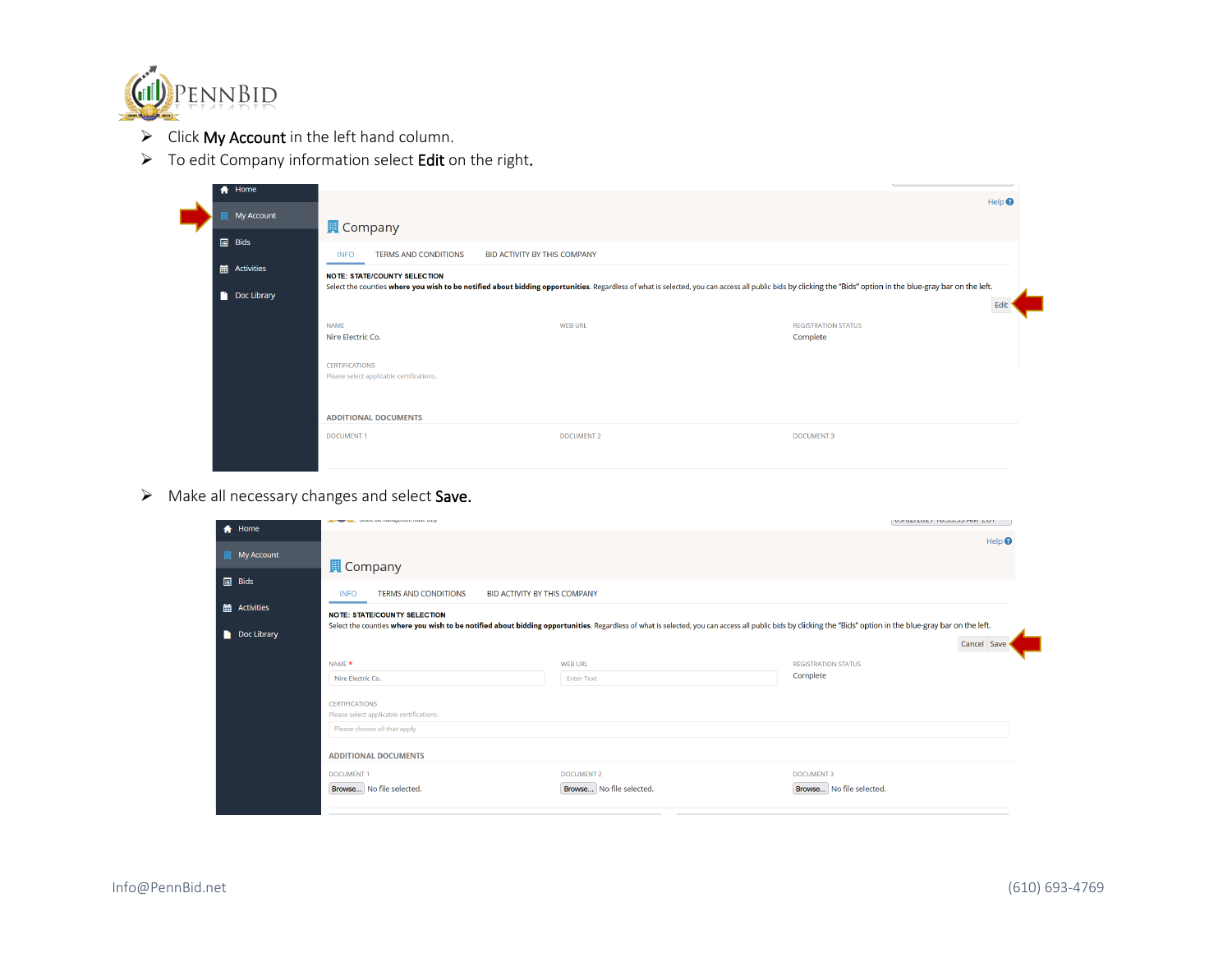

- ➢ Categories Directly related to notifications for bid opportunities using the products/services your company offers.
	- o Please note: PennBid uses standard NIGP codes.
- ➢ By State/County Area Directly related to notifications for bid opportunities using geographical area.
- ➢ To edit either section select the respective Edit button.

| $\checkmark$ | (1 record)<br><b>CATEGORIES</b> |                                                   | Edit $\ddot{\bullet}$ |      | ◆ BY STATE/COUNTY AREA (1 record) |                                                     | Edit $\mathbf{\Omega}$ |
|--------------|---------------------------------|---------------------------------------------------|-----------------------|------|-----------------------------------|-----------------------------------------------------|------------------------|
|              |                                 |                                                   |                       | CODE | <b>DESCRIPTION</b>                | <b>FULL NAME</b>                                    |                        |
| CODE         | <b>TITLE</b>                    | <b>FULL NAME</b>                                  |                       |      |                                   |                                                     |                        |
|              | DO NOT NOTIFY MY COMPANY        |                                                   |                       |      | York Co, PA York Co, PA           | Pennsylvania Pennsylvania > York Co, PA York Co, PA |                        |
| 001          | OF BID OPPORTUNITIES            | 001 DO NOT NOTIFY MY COMPANY OF BID OPPORTUNITIES |                       |      |                                   |                                                     |                        |
|              |                                 |                                                   |                       |      |                                   |                                                     |                        |
|              |                                 |                                                   |                       |      |                                   |                                                     |                        |

➢ Make all necessary changes, and select Save.

| $\checkmark$<br>$\bullet$          | CATEGORIES (1 record)<br>Click '>' to expand a category, or 'v' to collapse a category.                                  |                                                   | Cancel Clear Save | $\checkmark$<br>$\bullet$                                | BY STATE/COUNTY AREA (1 record)                                                                                                                                      |   | Click '>' to expand a service area, or 'v' to collapse a service area. | Cancel Clear Save                                   |               |
|------------------------------------|--------------------------------------------------------------------------------------------------------------------------|---------------------------------------------------|-------------------|----------------------------------------------------------|----------------------------------------------------------------------------------------------------------------------------------------------------------------------|---|------------------------------------------------------------------------|-----------------------------------------------------|---------------|
| Search<br>$\langle$<br><b>CODE</b> | Q<br>O01 DO NOT NOTIFY MY COMPANY OF BID OPPORTUNITIES<br>$\triangleright$ $\Box$ 0 NIGP Classifications<br><b>TITLE</b> | <b>FULL NAME</b>                                  |                   | Search<br>$\hat{}$<br>❤<br>$\checkmark$<br>$\rightarrow$ | <b>Pennsylvania</b><br>□ Adams Co, PA<br>□ Allegheny Co, PA<br>□ Armstrong Co, PA<br>□ Beaver Co, PA                                                                 | Q |                                                                        |                                                     |               |
| 001<br>$\langle$                   | DO NOT NOTIFY MY COMPANY<br>OF BID OPPORTUNITIES                                                                         | 001 DO NOT NOTIFY MY COMPANY OF BID OPPORTUNITIES |                   | $\rightarrow$                                            | □ Bedford Co, PA<br>□ Berks Co, PA<br>□ Blair Co, PA<br>$\Box$ Bradford Co, PA<br>□ Bucks Co, PA<br>□ Butler Co, PA<br>$\Box$ Cambria Co, PA<br>$\Box$ Cameron Co PA |   |                                                                        |                                                     |               |
|                                    |                                                                                                                          |                                                   |                   | CODE                                                     | <b>DESCRIPTION</b>                                                                                                                                                   |   | <b>FULL NAME</b>                                                       |                                                     |               |
|                                    |                                                                                                                          |                                                   |                   |                                                          | York Co, PA York Co, PA                                                                                                                                              |   |                                                                        | Pennsylvania Pennsylvania > York Co, PA York Co, PA |               |
|                                    |                                                                                                                          |                                                   |                   | $\langle$                                                |                                                                                                                                                                      |   |                                                                        |                                                     | $\rightarrow$ |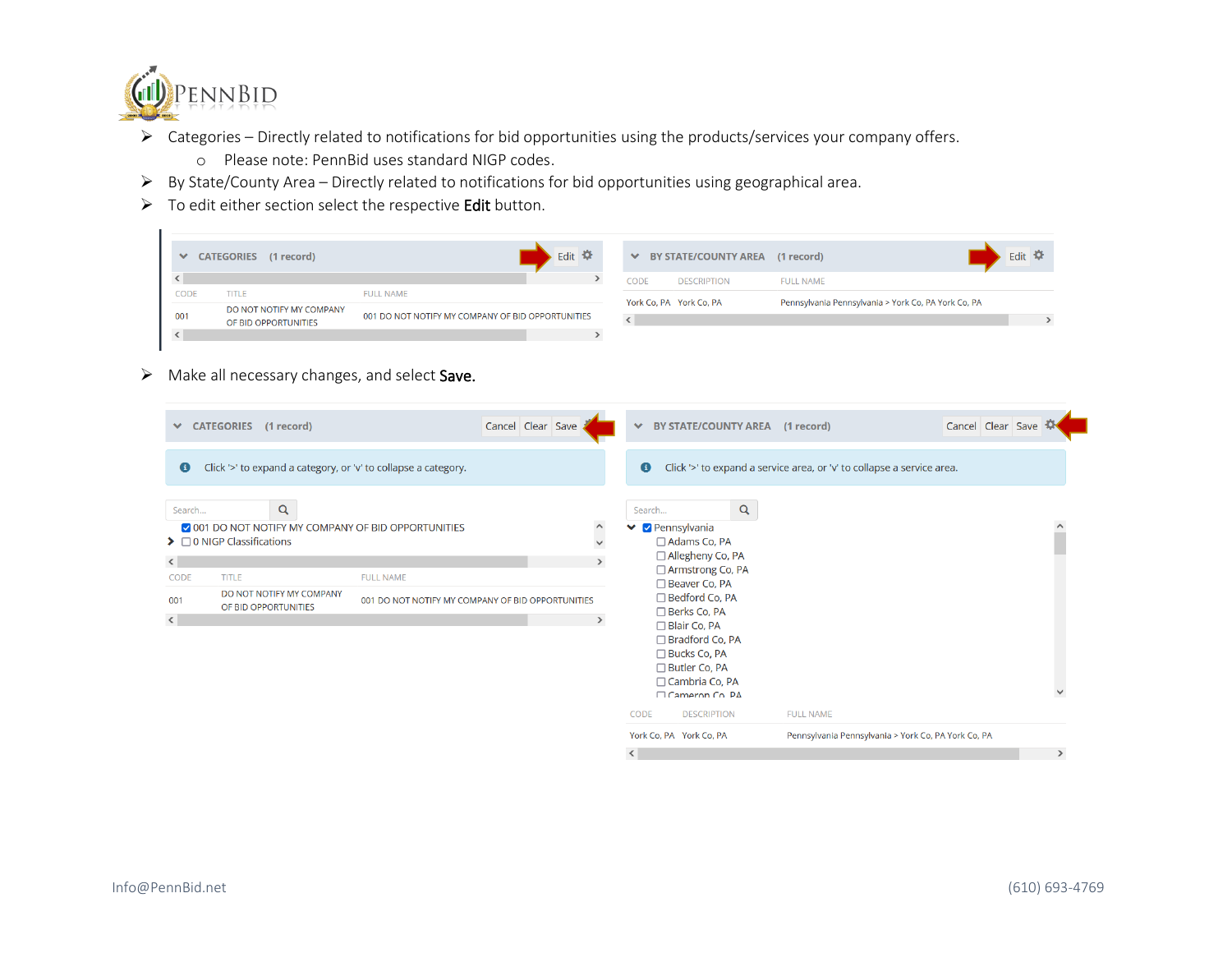

- ➢ To edit your Company Address select the small check box on the left.
- ➢ Then select Edit.

|  | ◆ COMPANY ADDRESSES (1 record) |                      |                  |                  |             |                                     |       |              |  |  |  |
|--|--------------------------------|----------------------|------------------|------------------|-------------|-------------------------------------|-------|--------------|--|--|--|
|  |                                |                      |                  |                  |             |                                     |       |              |  |  |  |
|  | <b>ADDRESS TYPE</b>            | <b>COUNTRY</b>       | <b>ADDRESS 1</b> | <b>ADDRESS 2</b> | <b>CITY</b> | STATE/PROVINCE/TERR ZIP/POSTAL CODE |       | <b>PHONE</b> |  |  |  |
|  | P.O. Box                       | <b>United States</b> | PO Box 335335    |                  | Red Lion    | Pennsylvania                        | 17356 | 610-693-4769 |  |  |  |
|  |                                |                      |                  |                  |             |                                     |       |              |  |  |  |

➢ Make all necessary changes and select Save.

| <b>ADDITIONAL DOCUMENT</b>                   | <b>Address</b>          |                         |                          |             |                                                   |       | $\times$        |               |
|----------------------------------------------|-------------------------|-------------------------|--------------------------|-------------|---------------------------------------------------|-------|-----------------|---------------|
| <b>DOCUMENT1</b>                             |                         |                         |                          |             |                                                   |       | Cancel Save     |               |
|                                              | ADDRESS TYPE *          |                         | ADDRESS 2                |             | ZIP/POSTAL CODE                                   |       |                 |               |
|                                              | P.O. Box                | $\overline{\mathbf{v}}$ | Enter Text               |             | 17356                                             |       |                 |               |
| ↓ CATEGORIES (1 m                            | COUNTRY *               |                         | $CITY$ $\star$           |             | PHONE                                             |       |                 | Edit 幸        |
| $\overline{\phantom{a}}$                     | <b>US United States</b> | $\overline{\mathbf{v}}$ | Red Lion                 |             | 610-693-4769                                      |       |                 |               |
| CODE<br><b>TITLE</b><br><b>DO NOT NOTIFY</b> | ADDRESS 1 *             |                         | STATE/PROVINCE/TERRITORY |             | <b>IS PRIMARY</b>                                 |       | k Co, PA        |               |
| 001<br>OF BID OPPORT                         | PO Box 335335           |                         | Pennsylvania             |             | $\blacktriangledown$<br>$\boldsymbol{\mathrm{v}}$ |       |                 | $\rightarrow$ |
| $\left\langle \right\rangle$                 |                         |                         |                          |             |                                                   |       |                 |               |
| <b>◇ COMPANY ADDRESSES</b> (1 record)        |                         |                         |                          |             |                                                   |       | Delete Edit Add |               |
|                                              |                         |                         |                          |             |                                                   |       |                 |               |
| $\Box$<br>ADDRESS TYPE                       | <b>COUNTRY</b>          | <b>ADDRESS 1</b>        | <b>ADDRESS 2</b>         | <b>CITY</b> | STATE/PROVINCE/TERR ZIP/POSTAL CODE               |       | PHONE           | IS            |
| P.O. Box<br>M                                | <b>United States</b>    | PO Box 335335           |                          | Red Lion    | Pennsylvania                                      | 17356 | 610-693-4769    |               |
| ₹                                            |                         |                         |                          |             |                                                   |       |                 | $\rightarrow$ |